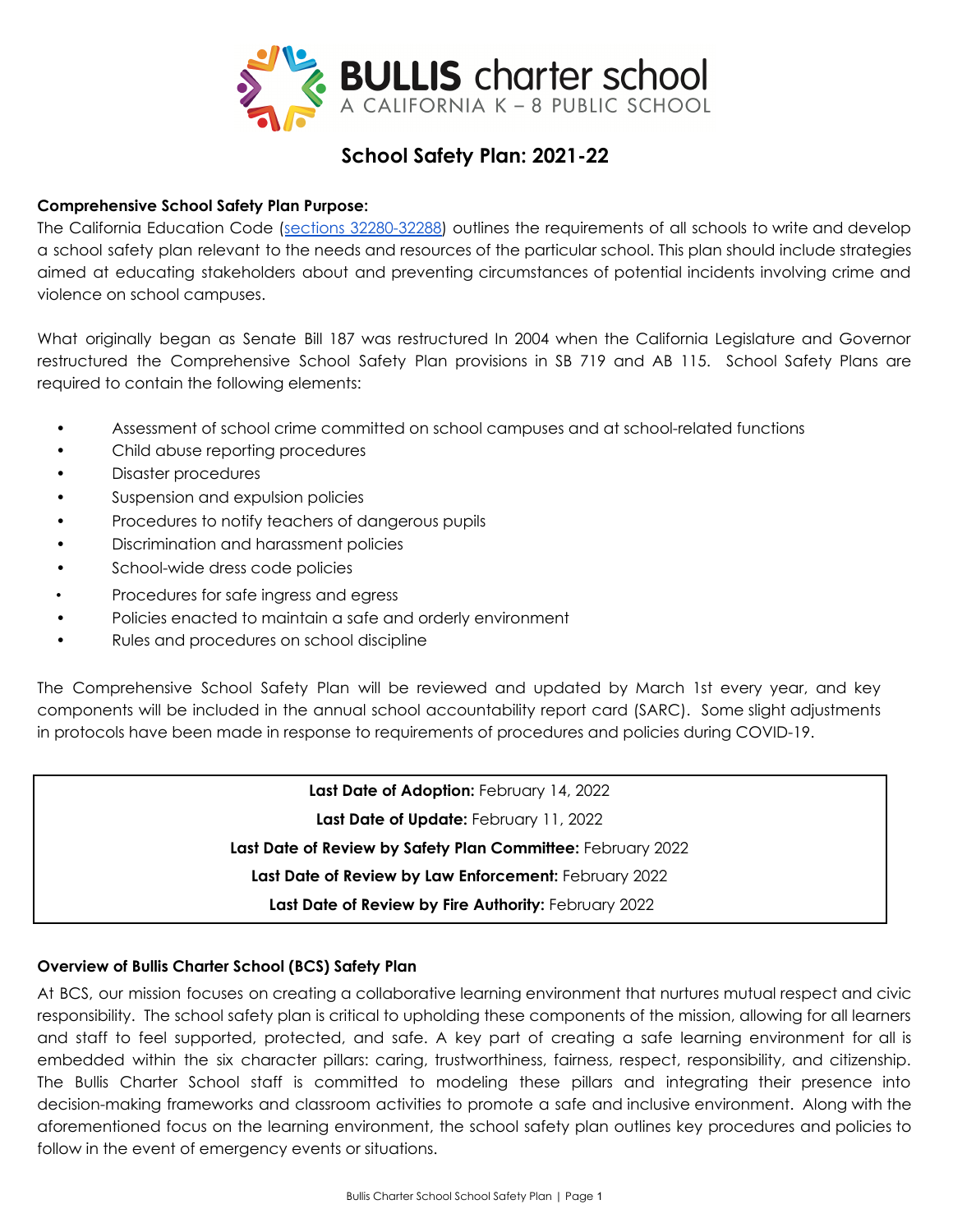### **Assessment of School Safety and Crime**

Each year, the school administration, in consultation with fire and other emergency agencies, reviews the School Safety Plan to ensure that protocols and procedures are updated and appropriate. Information on school safety, including suspension and expulsion data, can be found [here](https://sarconline.org/public/print/43104390106534/2020-2021), in the annual School Accountability Report Card (SARC). Suspension and expulsion procedures are accessible [here](http://www.bullischarterschool.com/wp-content/uploads/2019/01/BCS%20Suspension%20and%20Expulsion%20Procedures.pdf) on the BCS website.

#### **Safety Plan Evaluation and Revision Record**

To serve the needs of the school and community, this school safety plan is updated yearly. Amendments have been made where appropriate and will continue to be assessed throughout the school year, as necessary.

The Safety Plan Committee has reviewed the information provided and made revisions as necessary for 2021-2022, with input from teaching staff (Team Leads) regarding emergency drill procedures. The Safety Plan Committee is comprised of the members listed below:

#### *Safety Plan Committee Members*

| <b>Name</b>            | <b>Title</b>                  |
|------------------------|-------------------------------|
| Maureen Israel         | Superintendent/Principal      |
| Charles Morgan         | <b>Director of Operations</b> |
| <b>Pedro Cervantes</b> | <b>Facilities Team</b>        |
| Megan Dunphy           | <b>Health Assistant</b>       |
| Savannah Lunsford      | <b>Team Lead/Teacher</b>      |
| Lisa Stone             | Principal                     |

# **Disaster Procedures**

BCS is committed to the safety and welfare of all students, employees, and staff, and so procedures have been established to provide a safe and coordinated response to emergencies. All emergency plan responses adhere to the federally mandated National Incident Management System (NIMS), State-mandated Standardized Emergency Management System (SEMS), and are compliant with the Incident Command System (ICS). These response policies and procedures detail procedural steps necessary to protect lives, outline coordination requirements (including with Los Altos School District, when applicable), and provide a basis for unified training and response exercises to ensure compliance. BCS is prepared to coordinate with the American Red Cross to provide shelters following a disaster when deemed necessary - as part of the federal statute and state regulation.

BCS staff and students are trained in disaster procedures, and these are practiced as appropriate with students and staff at designated times. Fire drills are practiced monthly as well as inspected/observed by the local fire department annually. Similar drills for both earthquakes and intruders on campus are conducted annually. Detailed plans for specific disaster situations can be found [here.](https://docs.google.com/document/d/1oLgTYdG5n3J5d96gnMoOPYZBMg8ba22U5Sowfhy6SZE/edit?usp=sharing) At each campus, proper signage is posted, The Director of Operations - in coordination with emergency response personnel - ensures procedures are complete and adapted, as necessary. These procedures also include provisions for students with disabilities, including students with physical disabilities, and the training of staff to assist those with such disabilities. Students who have an IEP and/or a 504 plan that require support in safety evacuations have these specifics addressed in the IEP/504 plan documentation.

# **Procedures for Tactical Responses**

In accordance with AB 1747, BCS has procedures for conducting tactical responses to criminal incidents, including procedures involving individuals with guns on campuses and/or at school functions. These procedures focus on preparation for active shooters and the necessary steps for staff and students to take in the event of such an emergency. These procedures have been developed following law enforcement guidelines and are practiced each year with staff and students. More information on the procedures for tactical responses can be found [here](https://docs.google.com/document/d/1oLgTYdG5n3J5d96gnMoOPYZBMg8ba22U5Sowfhy6SZE/edit?usp=sharing).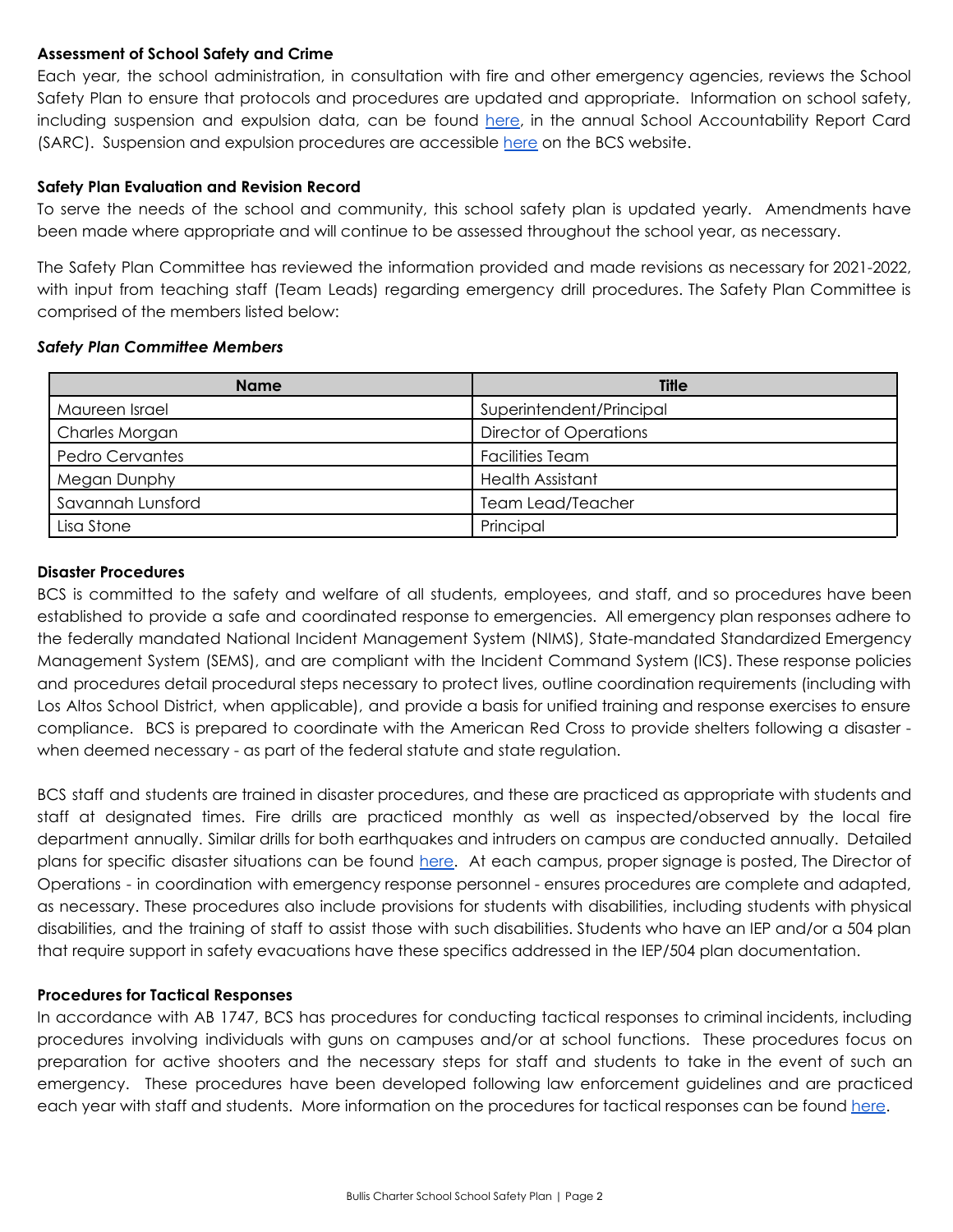# **Incident Command System (ICS)**

In the event of an emergency, individuals below have been notified of their role and trained in accordance with the Incident Command System. Description of roles and responsibilities as outlined by FEMA can be found [here.](https://drive.google.com/file/d/1uApIqnRqw1FILfkc5YqQlwSKSQHE9mmy/view?usp=sharing)

| <b>Role</b>                                                    | <b>North Campus Lead</b>                                                    | <b>South Campus Lead</b>                                                                 |
|----------------------------------------------------------------|-----------------------------------------------------------------------------|------------------------------------------------------------------------------------------|
| Incident<br>Commander                                          | Jessica Morgan (Principal)                                                  | Lisa Stone (Principal)                                                                   |
| Public Information<br>Officer aka Public<br>Information Person | Alan Simpson (Communications Director)                                      | Alan Simpson (Communications Director)                                                   |
| Liaison Officer aka<br>l Liaison Person                        | Dan Gross (Principal)<br>Maureen Israel (Superintendent/Principal)          | Maureen Israel (Superintendent/Principal)<br><b>Charles Morgan (Operations Director)</b> |
| Safety Officer aka<br>Safety Person                            | Roberto Magana (Facilities)<br>Megan Dunphy (Health Team)                   | Joe Williams (Facilities)<br>Nissan Swoboda (Health Team)                                |
| <b>Operations Chief</b>                                        | <b>Charles Morgan (Operations Director)</b><br>Pedro Cervantes (Facilities) | Charles Morgan<br>(Operations Director)                                                  |
| Planning Chief                                                 | Khim Del Rosario (Front Office)                                             | Aumi Rohm-Wesley (HR)                                                                    |
| Logistics Chief                                                | Mauricio Romero (Technology Director)                                       | Pedro Cervantes (Facilities)                                                             |
| l Finance Chief                                                | Kitty Chiu (Finance Clerk)                                                  | Kitty Chiu (Finance Clerk)                                                               |

# **Emergency Evacuation Maps**

The Emergency Evacuation Maps detail the ingresses and egresses on each campus in the case that evacuation from onsite buildings is necessary. Additionally, maps to designated off-site evacuation locations (see below) are disseminated to all staff. All maps and evacuation routes can be found [here](https://docs.google.com/document/d/1oLgTYdG5n3J5d96gnMoOPYZBMg8ba22U5Sowfhy6SZE/edit?usp=sharing).

# **North Campus South Campus**

| Primary      |                              |  |
|--------------|------------------------------|--|
| Organization | Santa Rita Elementary School |  |
| Address      | 700 Los Altos Avenue         |  |
|              | Los Altos, CA 94022          |  |
| Contact      | Kelly Rafferty, Principal    |  |
| Phone Number | (650) 559-1600               |  |

| Secondary    |                              |
|--------------|------------------------------|
| Organization | Los Altos High School        |
| Address      | 201 Almond Ave.              |
|              | Los Altos, CA 94022          |
| Contact      | Wynne Satterwhite, Principal |
| Phone Number | (650) 960-8811 ext. 2011     |

| Primary      |                           |  |
|--------------|---------------------------|--|
| Organization | Saint Francis High School |  |
| Address      | 1885 Miramonte Ave.,      |  |
|              | Mountain View, CA 94040   |  |
| Contact      | Katie Teekell, Principal  |  |
| Phone Number | (650) 968-1213            |  |

| Secondary    |                           |  |
|--------------|---------------------------|--|
| Organization | Loyola Elementary School  |  |
| Address      | 770 Berry Avenue,         |  |
|              | Los Altos, CA 94024       |  |
| Contact      | Richard Julian, Principal |  |
| Phone Number | (650) 254-2400            |  |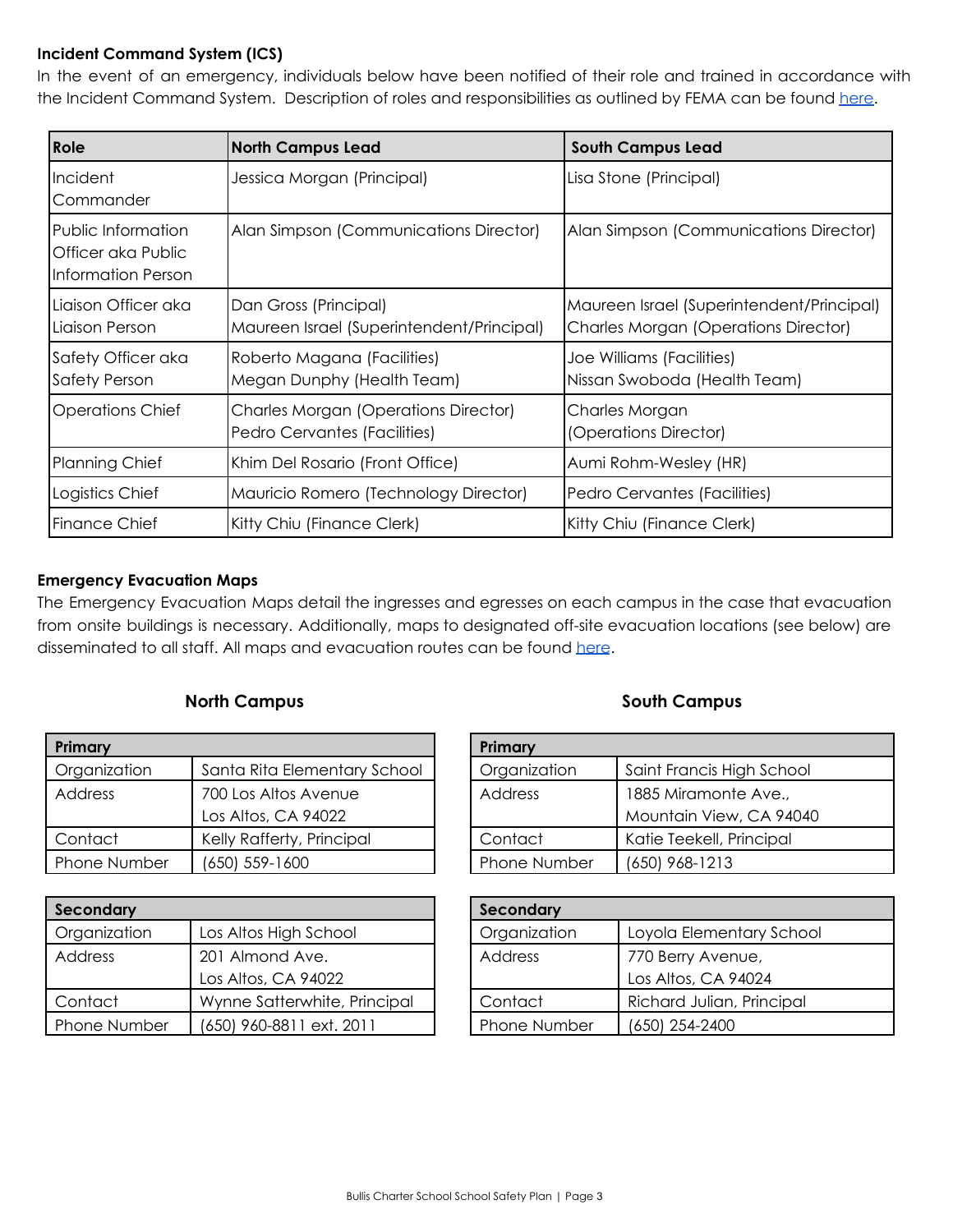#### **Policies Enacted to Maintain A Safe and Orderly Environment**

Bullis Charter School is committed to creating and maintaining a safe and orderly environment for all students and staff at the school. Many of the procedures and processes outlined below, including information on the school character pillars which dictate the tenet of the school environment, can also be found in the Family/Student Handbook which is accessible [here](http://www.bullischarterschool.com/wp-content/uploads/2021/08/21-22-BCS-Family_Student-Handbook-FINAL.pdf) on the BCS website.

#### **Procedures for Safe Ingress and Egress**

Safety is a priority for Bullis Charter School, and this includes ensuring safe ingress to and egress from campus for all students, families, and staff. It is the responsibility of Bullis Charter School to ensure that all pathways to and from school buildings, hallways within school buildings, and emergency exits are clear from obstruction and allow for the flow of foot and vehicle traffic before, during, and after school hours. Crosswalks and sidewalks are also used for safe passage for bike riders and student walkers. Additionally, all visitors are required to check-in at the main office of each campus, as stated in the board policy on visitors located [here](https://drive.google.com/file/d/0B9kydMzPM5pNck5CTVRTNlNvVE9nalczVGFMb3M2cmxjYjdN/view) as well as in the Family/Student Handbook.

#### **School-Wide Dress Code Policies**

In accordance with EC 35183, the Family/Student Handbook outlines appropriate dress code attire to ensure all students feel safe and included. Any clothing that is deemed to be inappropriate or includes gang-related material is not permitted.

#### **Rules and Procedures on School Discipline**

The procedures and procedures related to school discipline, including behavioral expectations and a sequence of consequences, can be found in the Family/Student Handbook.

#### **School Suspension and Expulsion Policies**

In accordance with EC 48900, Bullis Charter School has a suspension and expulsion policy that exists to promote learning and the safety and well-being of all students, teachers, and staff, both at school and during all school activities. This policy is reviewed annually and is accessible [here](http://www.bullischarterschool.com/wp-content/uploads/2019/01/BCS%20Suspension%20and%20Expulsion%20Procedures.pdf) on the BCS website.

#### **Procedures to Notify Employees of Dangerous Pupils**

In accordance with EC 49079, Bullis Charter School provides all classroom teachers with notification of students who have engaged in or are reasonably suspected of engaging in certain suspendable or expellable acts within the last three years (except for the usage of tobacco and nicotine products). This information is shared in a confidential manner with classroom teachers, as appropriate. All staff receive training in progressive discipline structures to promote a safe learning environment in and outside of classrooms.

#### **Bullis Charter School Discrimination and Harassment Policy**

In accordance with the Safe Place to Learn Act, Bullis Charter School is committed to creating and maintaining a learning environment where students and staff are treated with dignity, decency, and respect. Bullis Charter School commits to enforcing the Harassment, Discrimination, Intimidation, and Bullying Prevention Policy at all levels in order to create an environment free from all forms of discrimination, harassment, intimidation, and bullying. This also includes appropriate response and intervention to any hate crimes that take place on campus or during school-sponsored activities. The policy in its full form is accessible [here](http://www.bullischarterschool.com/wp-content/uploads/2020/08/BCS-BP-Harassment-Discrimination-Intimidation-and-Bullying-Prevention-Policy-Complaint-with-the-Safe-Place-to-Learn-Act-18-07-23.pdf) on the BCS website.

#### **Sexual Harassment Policies**

Sexual Harassment is not permitted at Bullis Charter School. All staff receive training via CharterSAFE on the sexual harassment zero-tolerance policy. Additional information can be found in the Employee Handbook, Family/Student Handbook and as part of the school harassment prevention policy accessible [here](http://www.bullischarterschool.com/wp-content/uploads/2020/08/BCS-BP-Harassment-Discrimination-Intimidation-and-Bullying-Prevention-Policy-Complaint-with-the-Safe-Place-to-Learn-Act-18-07-23.pdf) on the BCS website.